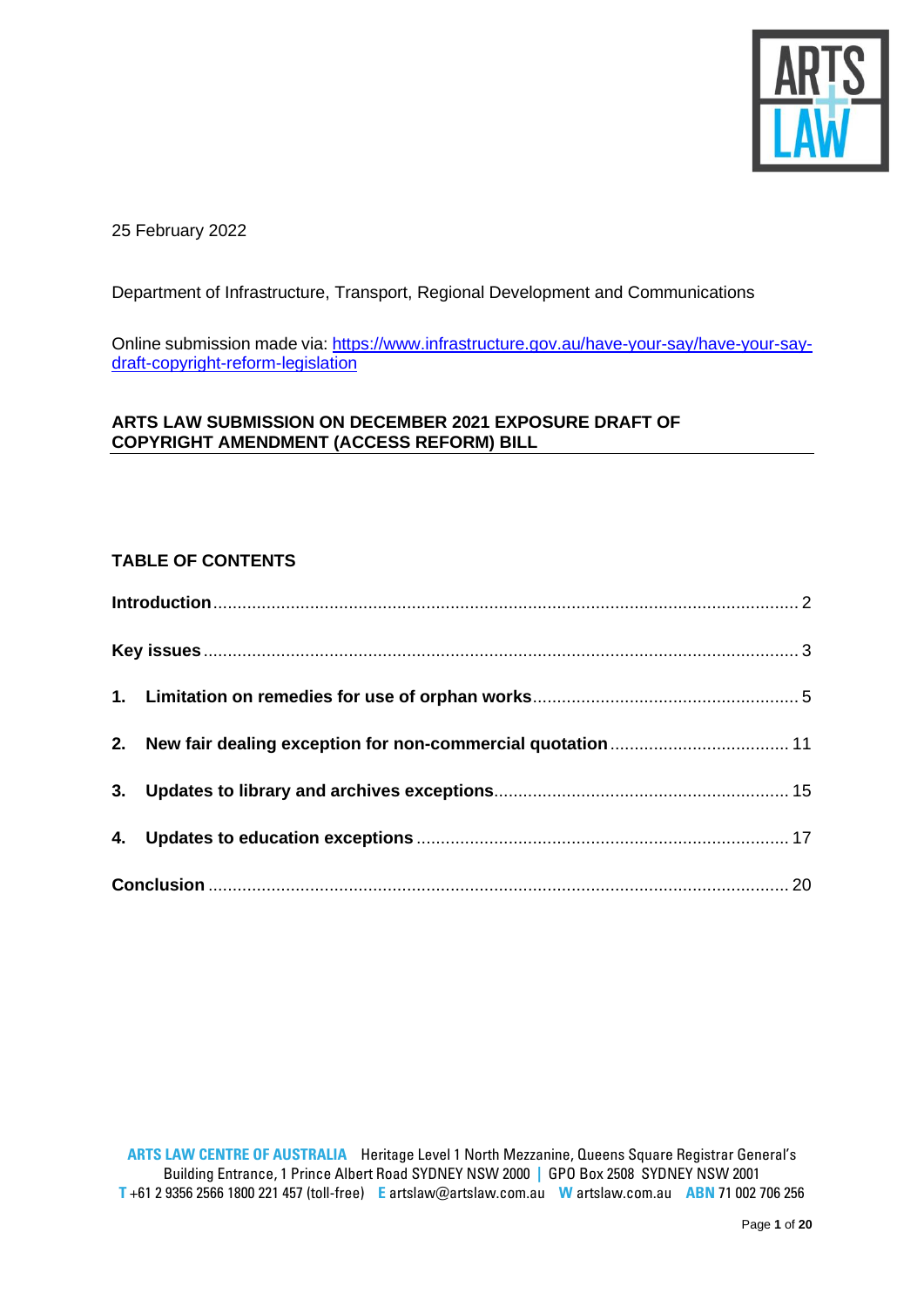

# **Introduction**

The Arts Law Centre of Australia (**Arts Law**) is the national community legal centre providing free or low-cost legal advice to artistic creators residing in all Australian states and territories. Arts Law makes this submission on behalf of our broad client base and in particular, creators (and the peak or professional organisations which represent their interests) involved in the following sectors:

- visual arts and craft;
- music;
- literature and writing;
- film, video, television, and broadcasting;
- community arts, cultural development and festivals;
- performing arts;
- photography;
- design;
- multimedia/digital/new media;
- fashion; and
- Indigenous language (via language centres).

Arts Law assists thousands of Australian artists and organisations on an annual basis. Copyright law and the effect of the *Copyright Act 1968* (the **Act**) is the leading area that Arts Law regularly receives queries and advises on. Artists in the Black (**AITB**) is a specialist program at Arts Law that facilitates legal advice and information on legal issues for Aboriginal and Torres Strait Islander artists and communities. Arts Law is in a unique position to provide the Department of Infrastructure, Transport, Regional Development and Communications (the **Department**) feedback on the *Exposure Draft Copyright Amendment (Access Reform) Bill 2021* (the **Draft Bill**) and corresponding discussion paper (the **Discussion Paper**).

Arts Law would like to acknowledge the Traditional Owners of the various lands on which Arts Law works and pay our respects to Elders past and present. Please note that for the purposes of this submission, we respectfully use the terms 'Aboriginal and Torres Strait Islander', 'First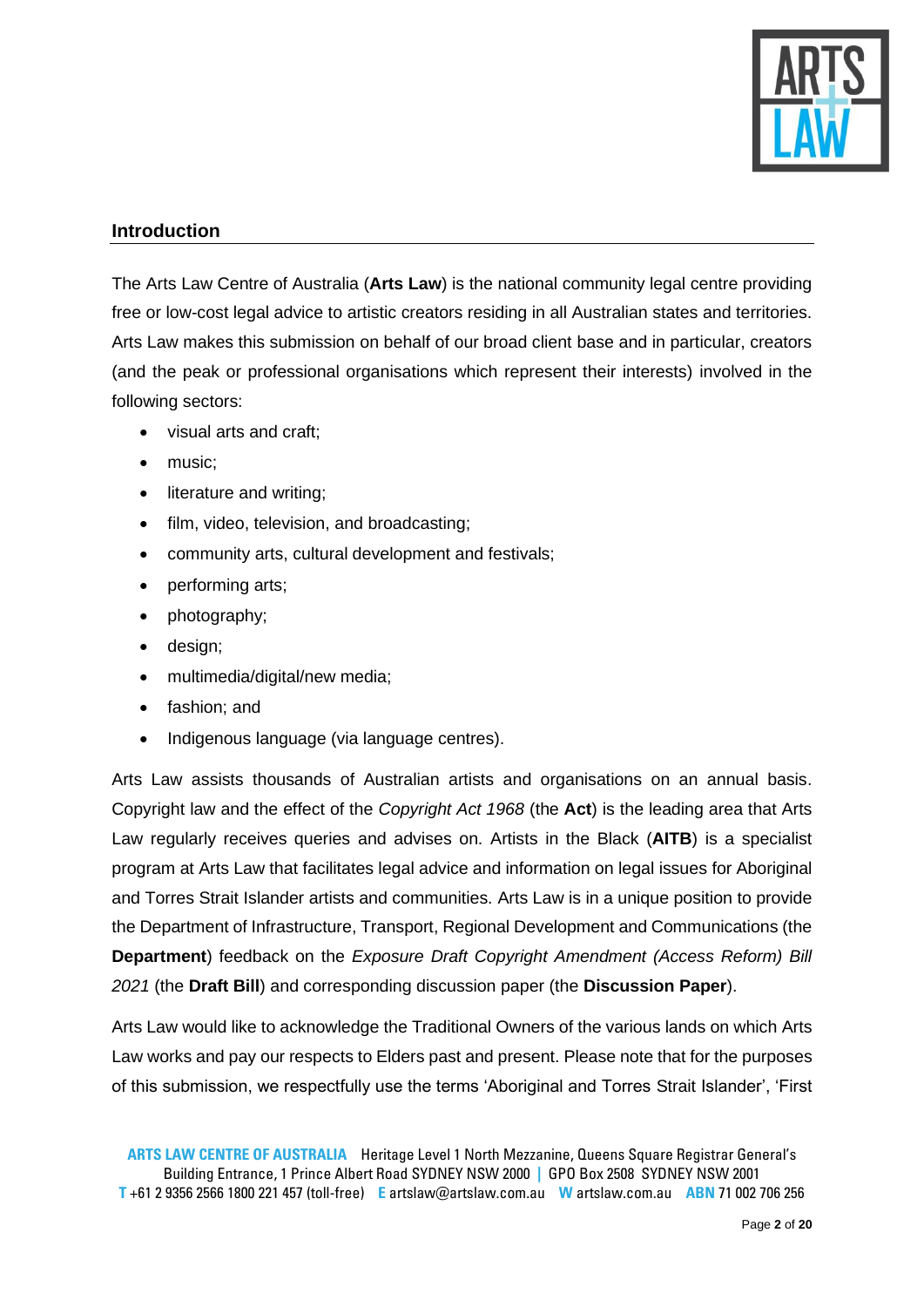

Nations' and 'Indigenous' interchangeably to reference the Aboriginal and Torres Strait Islander people belonging to this country.

# <span id="page-2-0"></span>**Key issues**

Arts Law considers that copyright policy should balance measurable economic objectives against social goals, and correspondingly, the impacts on rights holders against impacts on consumers and other copyright users. Many artists rely significantly on revenue streams generated by licensing their copyright works. These revenue streams are, in the vast majority of instances, small but critical. They often support the continuation of an artistic practice.

Arts Law's view is that the Draft Bill and Discussion Paper fail to address concerns raised in previous submissions regarding the disadvantage the proposed reforms will have on copyright owners. In this submission Arts Law reiterates concerns most recently raised in a submission to the Copyright Law Section, Department of Communications and the Arts in response to the *Copyright Modernisation Consultation Paper of March 2018* (available [here\)](https://www.infrastructure.gov.au/sites/default/files/submissions/arts_law_centre_of_australia.pdf). These concerns have not been adequately addressed in the Discussion Paper or Draft Bill, including:

- 1. the economic disadvantage of the reforms for creators;
- 2. the erosion of creator's rights to control the use of their works; and
- 3. the lack of consultation and assessment of the effect of the reforms will have for Aboriginal and Torres Strait Islander artists.

Arts Law has also responded to several of the specific questions presented in the Discussion Paper which will have implications on Arts Law's client base, namely:

- 1. limitations on remedies for use of orphan works;
- 2. a new fair dealing exception for non-commercial quotation;
- 3. updates to library and archives exceptions; and
- 4. updates to education exceptions.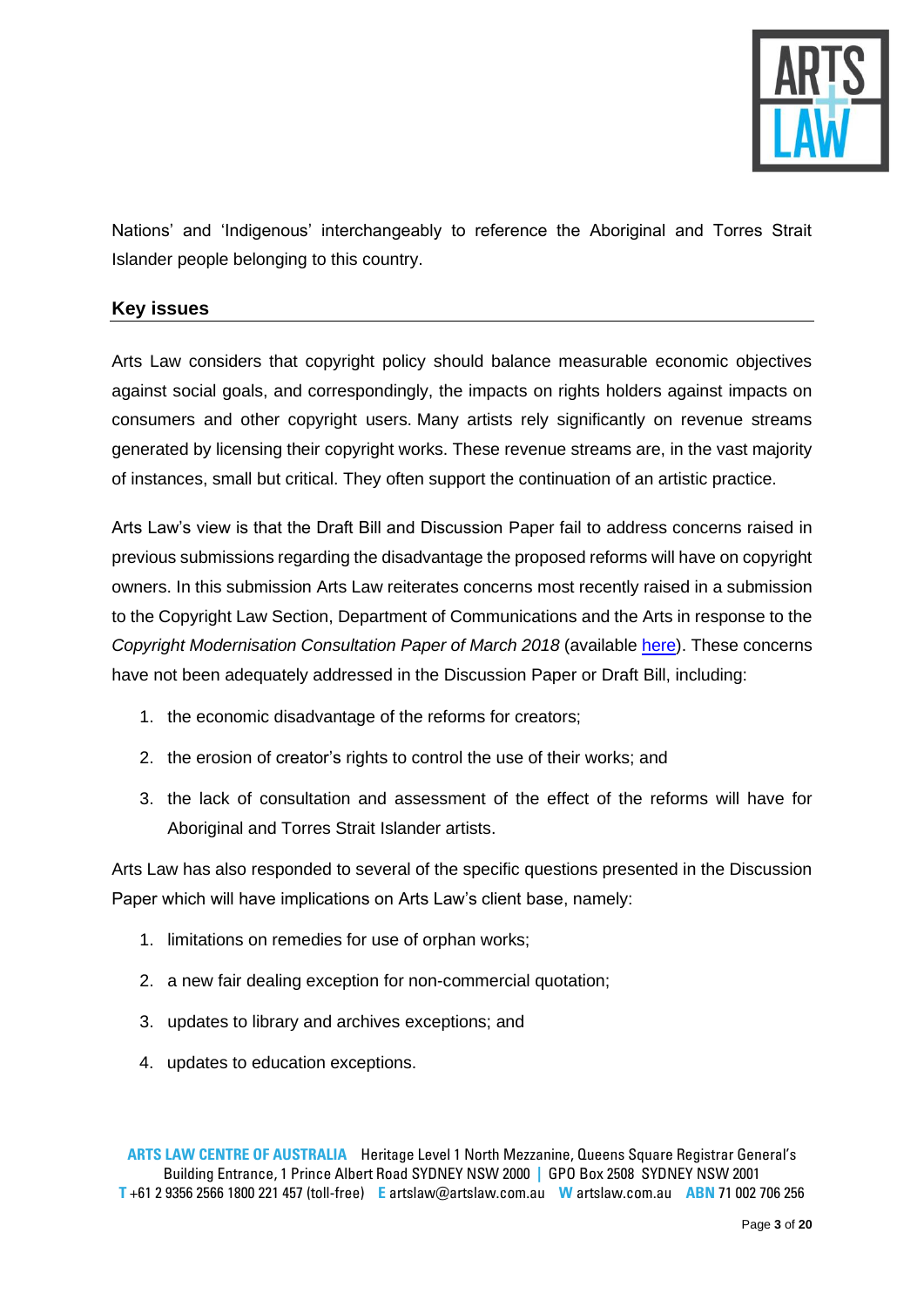

### *Economic disadvantage for creators*

The context for this reform is a copyright regime and a market in which artists are woefully underpaid for their work. In 2021, the average Australian earned a salary of \$90,329<sup>1</sup>, while, as at 2017, the average gross annual income of an Australian artist was only \$48,000 $^2$  (of which, around 33% came from non-arts related sources<sup>3</sup>). This is a stark disparity.

The Act plays a central role in determining when artists are compensated for the use of their work. Expanding unpaid access to copyright material for the benefit of interest groups (where there is no specific and demonstrated public interest justifying it) will degrade the economic viability of being a creator in Australia.

# *Effect of reforms on Indigenous creators and Indigenous Cultural Intellectual Property*

The Discussion Paper and Draft Bill ignore the negative impact the reforms may have on Indigenous Cultural Intellectual Property (**ICIP**). ICIP already does not have adequate protection under Australian copyright law and as such, any relaxation of existing laws may further disadvantage Indigenous peoples. Aboriginal and Torres Strait Islander artists contribute to the cultural fabric of this nation. The Aboriginal and Torres Strait Islander art sector provides employment opportunities for thousands of Aboriginal and Torres Strait Islanders across the country.

A large percentage of concerns relayed to Arts Law have been around copyright affecting Aboriginal or Torres Strait Islander artists (who make up approximately 30% of our client base). ICIP material can be sacred and sometimes it is not culturally appropriate for it to be shared with certain parts of community without consultation and informed consent. It contains not just the stories of the community to which it applies, but often relates to the connection to

<sup>1</sup> 'Average Weekly Earnings, Australia, May 2021 | Australian Bureau of Statistics' (19 August 2021): [https://www.abs.gov.au/statistics/labour/earnings-and-work-hours/average-weekly](https://www.abs.gov.au/statistics/labour/earnings-and-work-hours/average-weekly-earnings-australia/latest-release)[earnings-australia/latest-release.](https://www.abs.gov.au/statistics/labour/earnings-and-work-hours/average-weekly-earnings-australia/latest-release)

<sup>2</sup> Throsby, David and Katya Petetskaya, *Making Art Work: A Summary and Response by the Australia Council for the Arts* (Australia Council for the Arts , November 2017): [https://australiacouncil.gov.au/advocacy-and-research/making-art-work/#Sources-of-income.](https://australiacouncil.gov.au/advocacy-and-research/making-art-work/#Sources-of-income)  $3$  (n 2).

**ARTS LAW CENTRE OF AUSTRALIA** Heritage Level 1 North Mezzanine, Queens Square Registrar General's Building Entrance, 1 Prince Albert Road SYDNEY NSW 2000 **|** GPO Box 2508 SYDNEY NSW 2001 **T** +61 2 9356 2566 1800 221 457 (toll-free) **E** artslaw@artslaw.com.au **W** artslaw.com.au **ABN** 71 002 706 256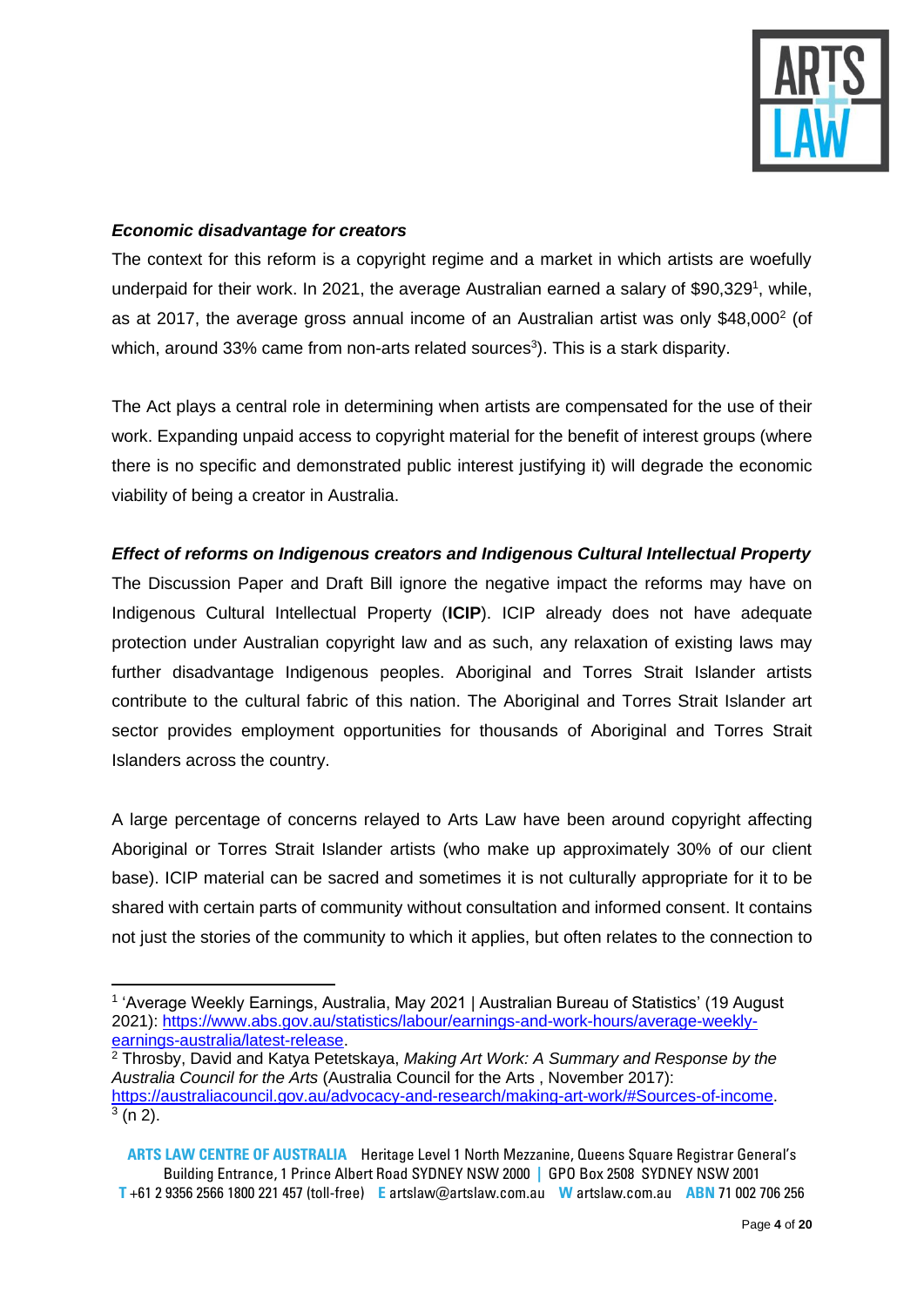

land and the legal systems of Indigenous peoples. We are concerned that any exception to copyright must take into account the specific concerns of Indigenous peoples and the use of their ICIP to avoid the offence and harm that might be caused by inappropriate use of this material.

Arts Law suggests that the Department should consult with the Productivity Commission who are currently undertaking a study into the Aboriginal and Torres Strait Islander Visual Arts and Crafts market. <sup>4</sup> Arts Law, the Copyright Agency and the Indigenous Art Code Limited made a comprehensive joint submission to the study which outlines key issues addressing the need for greater protection of Aboriginal and Torres Strait Islander arts and culture.<sup>5</sup> Grounded in the National Agreement for Closing the Gap and the principles of the United Nations' Declaration on the Rights of Indigenous Peoples, the submission provides a snapshot of the Indigenous arts market based on our experiences with clients, communities and stakeholders, and puts forward practical reform options to increase fairness and reduce exploitation.

# <span id="page-4-0"></span>**1. Limitation on remedies for use of orphan works**

Arts Law is aware that the use of orphan works, where the owners of copyright in works are not able to be identified or cannot be located, is a problem faced by a wide variety of entities including cultural institutions, broadcasters, companies, and individuals. In principle, Arts Law supports reform to increase certainty around use of orphan works. The issue is one that needs a solution that provides all parties with certainty, considering the creative purposes current creators seek to make of older works along with respecting the creators of works which have become orphaned.

<sup>4</sup> Australian Government Productivity Commission inquiry – Aboriginal and Torres Strait Islander Visual Arts and Crafts: <https://www.pc.gov.au/inquiries/current/indigenous-arts#draft>

<sup>5</sup> Joint Submission from Arts Law Centre of Australia, Copyright Agency and The Indigenous Art Code Ltd, *Responding to the Productivity Commission Issues Paper – Aboriginal and Torres Strait Islander Visual Arts and Crafts* (9 February 2022): https://www.pc.gov.au/ data/assets/pdf file/0008/336653/sub031-indigenous-arts.pdf

**ARTS LAW CENTRE OF AUSTRALIA** Heritage Level 1 North Mezzanine, Queens Square Registrar General's Building Entrance, 1 Prince Albert Road SYDNEY NSW 2000 **|** GPO Box 2508 SYDNEY NSW 2001 **T** +61 2 9356 2566 1800 221 457 (toll-free) **E** artslaw@artslaw.com.au **W** artslaw.com.au **ABN** 71 002 706 256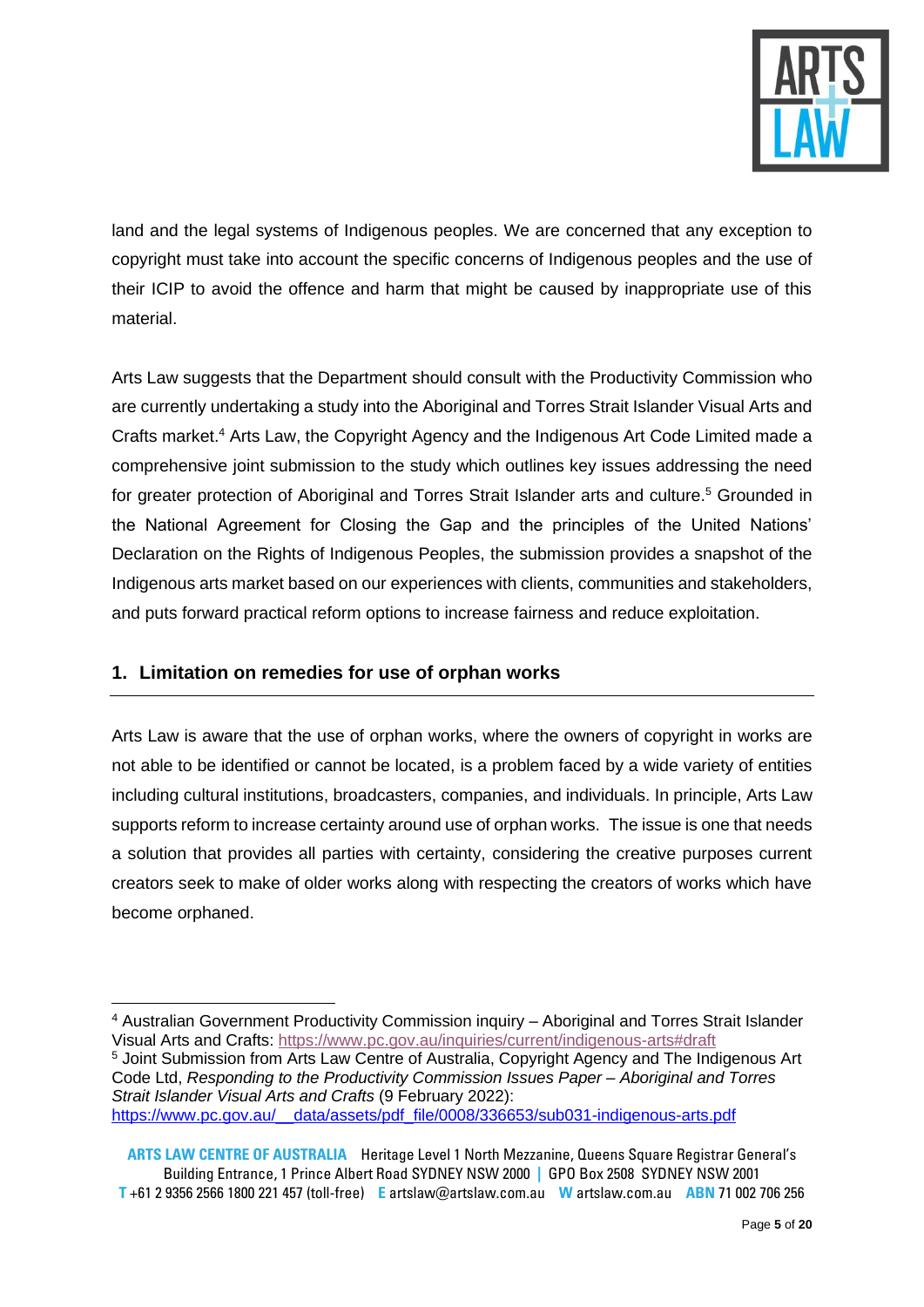

Arts Law is concerned that practical suggestions on better balancing the interests of rights holders and users of orphan works raised in previous submissions have not been addressed in the Discussion Paper or incorporated into the Draft Bill. These include suggestions around a compensation scheme, procedures for when a rights holder comes forward or is identified, and consideration of moral rights. The proposed reform doesn't consider the time and expense that copyright owners will incur to ensure their material has clear attribution attached to it. Further, the impact of this exception on Indigenous creators and ICIP has not been addressed by the Discussion Paper or Draft Bill.

# *Registration to track usage of orphan works*

As Arts Law has previously recommended, there should be a centralised database/body that users lodge an application through to use an orphan work.<sup>6</sup> A register of such works should be kept so that it can be searched by owners and subsequently by other users. This may be a database managed by government or by another appropriately positioned agency appointed by government.

### *Compensation*

Rights holders should be compensated for *past* use through a UK-style model where a licence is granted for a fixed period (a maximum of seven years in the UK $7$ ) and licence fees are paid and held on behalf of the rights holder. This could be administered by the applicable collecting society or by another appropriately positioned agency appointed by the government. With regard to the calculation of appropriate fees, Arts Law refers to our previous submission to the Department of Communications in 2018<sup>8</sup>:

<sup>6</sup> Arts Law Centre of Australia, *Submission to the Copyright Law Section, Department of Communications and the Arts Copyright Modernisation Consultation Paper* (March 2018): [https://www.infrastructure.gov.au/sites/default/files/submissions/arts\\_law\\_centre\\_of\\_australia.pdf](https://www.infrastructure.gov.au/sites/default/files/submissions/arts_law_centre_of_australia.pdf) <sup>7</sup> UK Government Intellectual Property Department, *Orphan Works Licensing Scheme Overview for Applicants*, (January 2021): [https://www.gov.uk/government/publications/orphan-works](https://www.gov.uk/government/publications/orphan-works-overview-for-applicants/orphan-works-licensing-scheme-overview-for-applicants)[overview-for-applicants/orphan-works-licensing-scheme-overview-for-applicants](https://www.gov.uk/government/publications/orphan-works-overview-for-applicants/orphan-works-licensing-scheme-overview-for-applicants) <sup>8</sup> Arts Law Centre of Australia, *Submission to the Copyright Law Section, Department of Communications and the Arts – Copyright Modernisation Consultation Paper March 2018* (2 July 2018):

**ARTS LAW CENTRE OF AUSTRALIA** Heritage Level 1 North Mezzanine, Queens Square Registrar General's Building Entrance, 1 Prince Albert Road SYDNEY NSW 2000 **|** GPO Box 2508 SYDNEY NSW 2001 **T** +61 2 9356 2566 1800 221 457 (toll-free) **E** artslaw@artslaw.com.au **W** artslaw.com.au **ABN** 71 002 706 256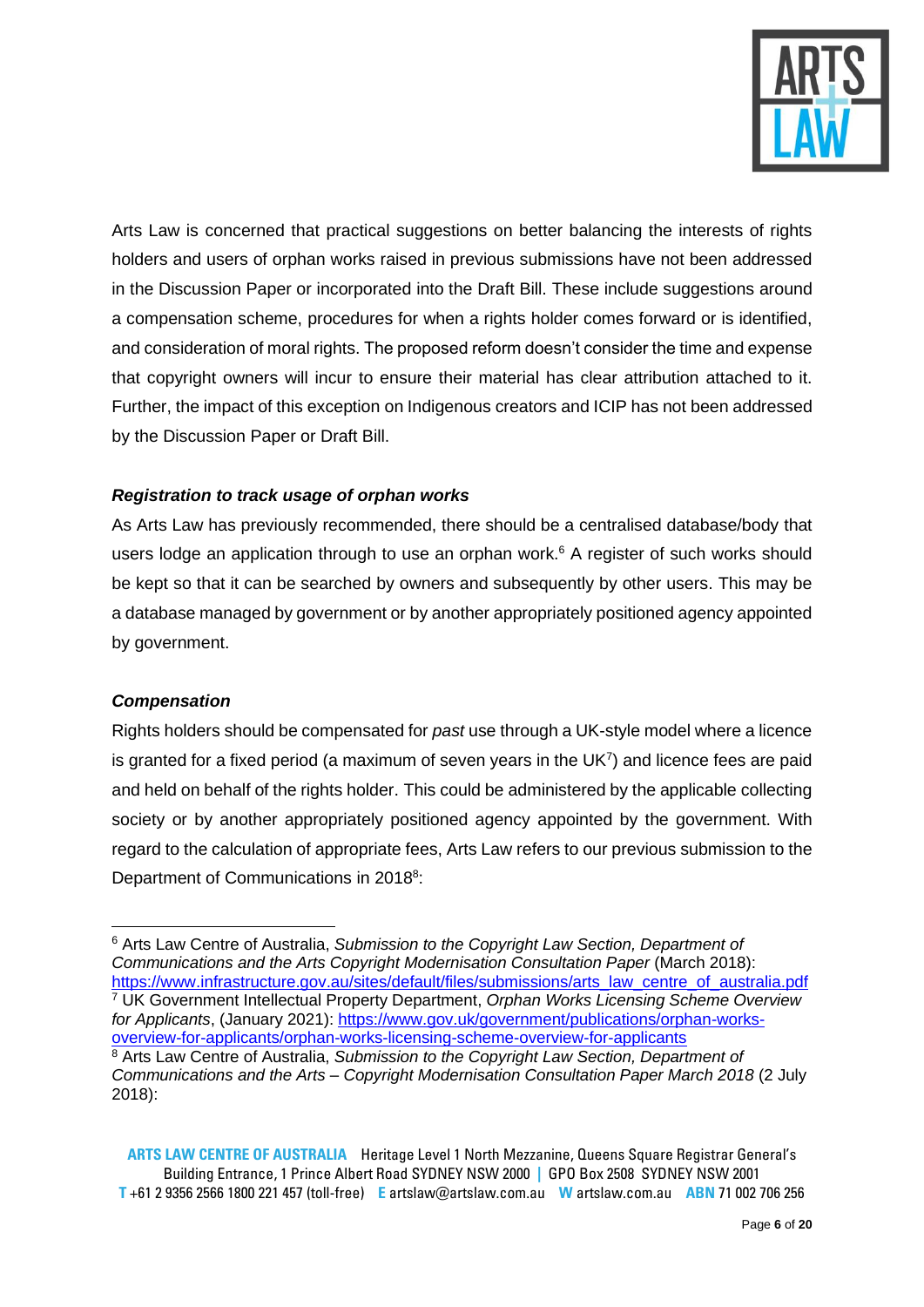

- Arts Law supports the establishment of a fee structure that is considered fair and equitable. Arts Law believes the parties wishing to use orphan works and those representing the rights of the owners of orphan works should in the first instance attempt to come to an agreement on what equitable licence fees are. In the absence of agreement, the Copyright Tribunal should be given the authority to determine an appropriate licence fee. We believe the UK model provides a good reference point for any Australian model. Any licence fee set should be affordable for individual creators – to set rates that are out of reach for this sector will diminish the public benefit of enabling use of orphan works. Fees should be paid to a government agency or an appropriate agency/agencies appointed by government to run the scheme.
- Unused and undistributed licence fees should, after a set period, be used in ways that benefit the class of creators for which the licence fees were collected – i.e. where licence fees are collected for the use of orphaned photos and the photographers do not come forward within a specified period, the licence fees should be used for projects or initiatives that benefit photographers. Significantly, we do not believe the UK distinction between commercial and non-commercial uses is particularly useful in Australia. A number of what are classed as 'non-commercial' uses are covered by existing commercial or statutory licences in Australia and we do not believe it is in individual creators' interests to have these modest income streams diminished.
- Where an individual or family is seeking to make use of orphaned works relating to their family, Arts Law believes there is grounds for an unremunerated exception to apply.

.

**ARTS LAW CENTRE OF AUSTRALIA** Heritage Level 1 North Mezzanine, Queens Square Registrar General's Building Entrance, 1 Prince Albert Road SYDNEY NSW 2000 **|** GPO Box 2508 SYDNEY NSW 2001 **T** +61 2 9356 2566 1800 221 457 (toll-free) **E** artslaw@artslaw.com.au **W** artslaw.com.au **ABN** 71 002 706 256

[https://www.infrastructure.gov.au/sites/default/files/submissions/arts\\_law\\_centre\\_of\\_australia.pdf](https://www.infrastructure.gov.au/sites/default/files/submissions/arts_law_centre_of_australia.pdf)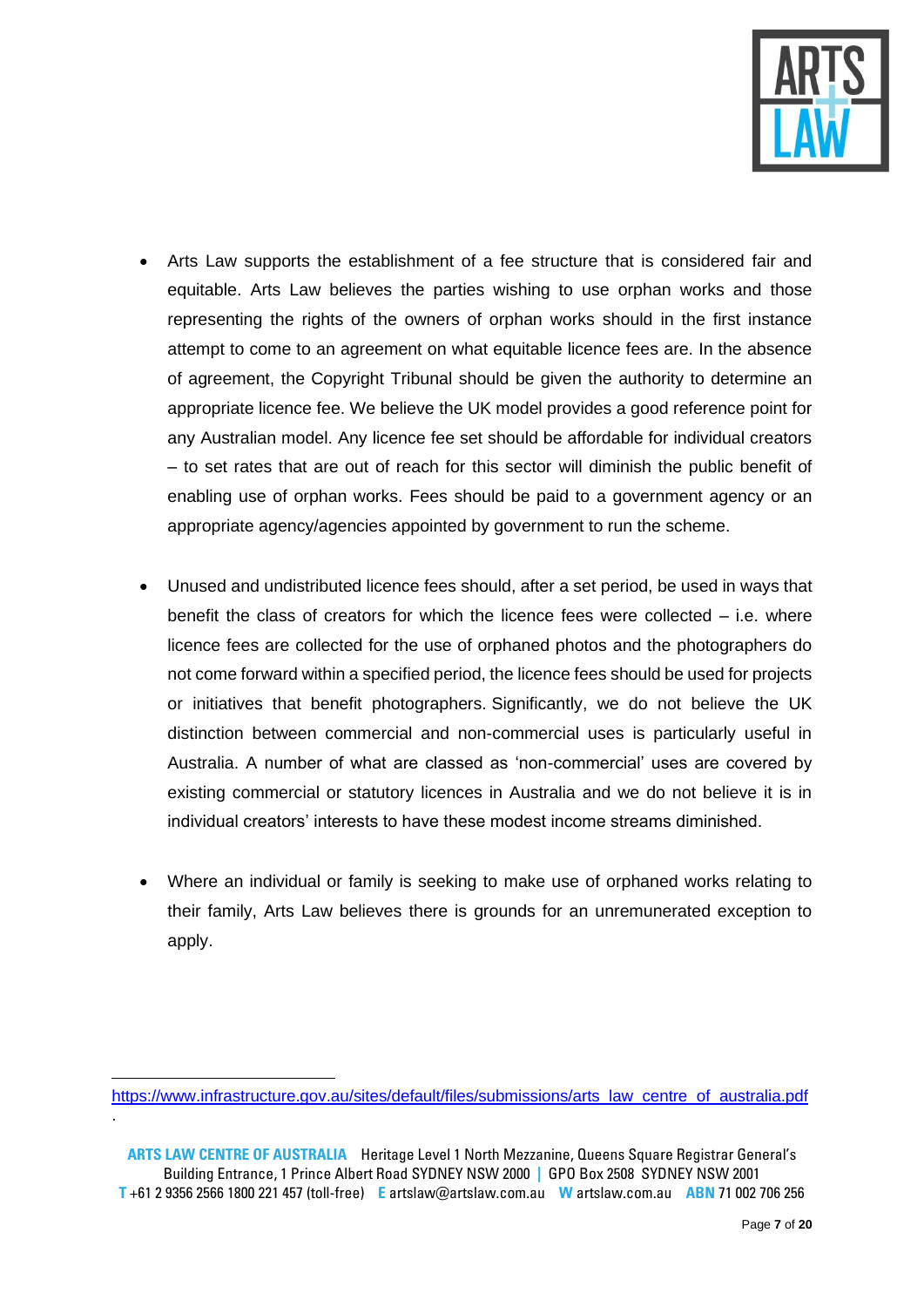

# *Disadvantage to Aboriginal and Torres Strait Islander Artists*

It is well documented and evidenced that Aboriginal and Torres Strait Islander Artists are faced with disproportionate rates of disadvantage against all measures of socio-economic status.<sup>9</sup> For example, the 2020 Overcoming Indigenous Disadvantage report again showed the significant gaps that remain in socio-economic outcomes.<sup>10</sup> This is of particular concern in the art market, the extent of which Arts Law and other organisations have highlighted submissions to the Productivity Commission's recent Inquiry into the Aboriginal and Torres Strait Islander Visual Arts and Crafts market. <sup>11</sup> There is a higher risk of Aboriginal and Torres Strait Islander artists having their works being considered 'orphaned' due to a range of factors. There has been a substantial loss of connection and/or ownership of cultural heritage and copyright material as a result of the impact of colonisation and the Stolen Generations. Artists who live in regional or remote areas can struggle with accessibility to receive communication. For example, there may be no access (or limited access) to post, internet, email, or mobile/landline reception. In these circumstances, a copyright user will be able to show they have taken reasonable steps to locate and contact a copyright owner. Yet, the copyright owner may not receive the request or enquiry.

Further, ICIP could be at risk of being used inappropriately and without proper consultation with traditional custodians. Examples of inappropriate use that Arts Law has advised clients on includes:

• traditional language being incorrectly quoted/translated in publications:

<sup>9</sup> Aboriginal and Torres Strait Islander Social Justice Commissioner, *Social Justice Report* (2010):

[https://humanrights.gov.au/sites/default/files/content/pdf/social\\_justice/submissions\\_un\\_hr\\_com](https://humanrights.gov.au/sites/default/files/content/pdf/social_justice/submissions_un_hr_committee/3_indigenous_disadvantage.pdf) [mittee/3\\_indigenous\\_disadvantage.pdf](https://humanrights.gov.au/sites/default/files/content/pdf/social_justice/submissions_un_hr_committee/3_indigenous_disadvantage.pdf)

<sup>&</sup>lt;sup>10</sup> Steering Committee for the Review of Government Service Provision (SCRGSP) 2020, Overcoming Indigenous Disadvantage: Key Indicators 2020, Productivity Commission, Canberra. <sup>11</sup> Issues Paper - Aboriginal and Torres Strait Islander Visual Arts and Crafts (Joint submission from Arts Law Centre of Australia, Copyright Agency and The Indigenous Art Code Ltd., 9 February 2022) https://www.pc.gov.au/ data/assets/pdf file/0008/336653/sub031-indigenous[arts.pdf](https://www.pc.gov.au/__data/assets/pdf_file/0008/336653/sub031-indigenous-arts.pdf)

**ARTS LAW CENTRE OF AUSTRALIA** Heritage Level 1 North Mezzanine, Queens Square Registrar General's Building Entrance, 1 Prince Albert Road SYDNEY NSW 2000 **|** GPO Box 2508 SYDNEY NSW 2001 **T** +61 2 9356 2566 1800 221 457 (toll-free) **E** artslaw@artslaw.com.au **W** artslaw.com.au **ABN** 71 002 706 256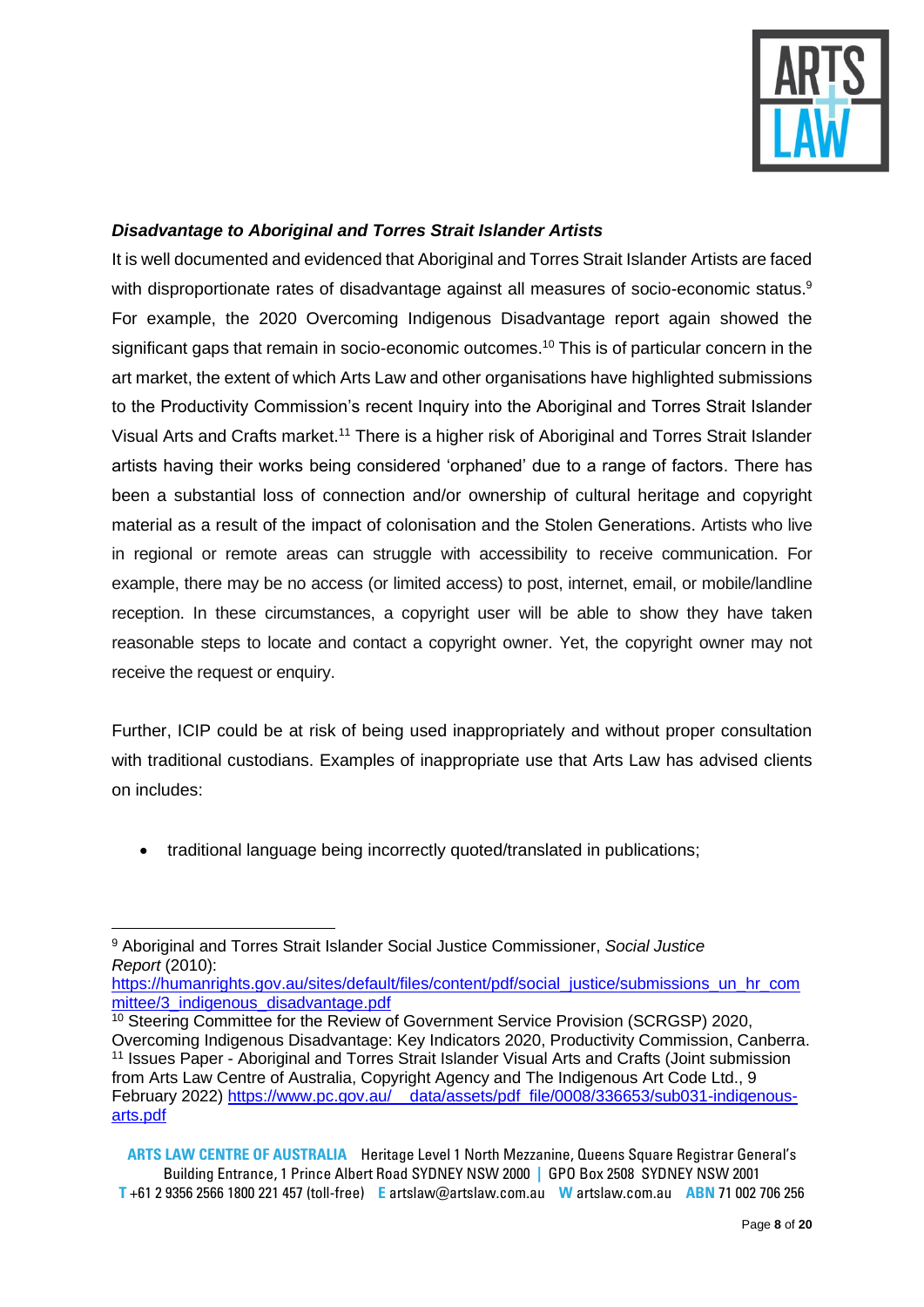

- visual artworks being reproduced with culturally insensitive or incorrect interpretations of the story that is depicted in the artwork; and
- works being attributed incorrectly to a particular language group.

We suggest any amendments to the use of orphan works are subject to the provision of other applicable legislation that may be introduced to help address these issues by the Government in the future.

# *Limitation of term*

Arts Law submits that where the orphan works exception is relied upon, it should be limited in term  $-$  to a period of several years, similar to the UK model,<sup>12</sup> with the ability for the user to re-apply after that period. Exceptions should not be held to apply in perpetuity or for the whole term of copyright.

# *Industry Guidelines to determine whether reasonably diligent search was conducted*

The Discussion Paper refers to a scheme that will "*set out a range of factors that may be considered in determining whether a reasonably diligent search was conducted, including the nature of the copyright material; purpose and character of the use; who conducted the search and how; available search technologies, databases and registers; and any relevant industry code of practice (guidelines)*" and that "*commencement of the scheme will be delayed for 12 months to allow the development of industry guidelines*". <sup>13</sup> It is unclear who will have input into drafting these industry guidelines and whether peak industry organisations, who are often already operating with limited resources, will be funded to provide a meaningful contribution to this process.

- <sup>12</sup> 'Orphan Works Licensing Scheme Overview for Applicants', *GOV.UK* [https://www.gov.uk/government/publications/orphan-works-overview-for-applicants/orphan](https://www.gov.uk/government/publications/orphan-works-overview-for-applicants/orphan-works-licensing-scheme-overview-for-applicants)[works-licensing-scheme-overview-for-applicants](https://www.gov.uk/government/publications/orphan-works-overview-for-applicants/orphan-works-licensing-scheme-overview-for-applicants)
- <sup>13</sup> Department of Infrastructure, Transport, Regional Development and Communications, *Discussion Paper—Exposure Draft Copyright Amendment (Access Reform) Bill 2021* (December 2021): [https://www.infrastructure.gov.au/sites/default/files/documents/discussion-paper-](https://www.infrastructure.gov.au/sites/default/files/documents/discussion-paper--exposure-draft-copyright-amendment--access-reform--bill2021.pdf) [exposure-draft-copyright-amendment--access-reform--bill2021.pdf](https://www.infrastructure.gov.au/sites/default/files/documents/discussion-paper--exposure-draft-copyright-amendment--access-reform--bill2021.pdf)

**ARTS LAW CENTRE OF AUSTRALIA** Heritage Level 1 North Mezzanine, Queens Square Registrar General's Building Entrance, 1 Prince Albert Road SYDNEY NSW 2000 **|** GPO Box 2508 SYDNEY NSW 2001 **T** +61 2 9356 2566 1800 221 457 (toll-free) **E** artslaw@artslaw.com.au **W** artslaw.com.au **ABN** 71 002 706 256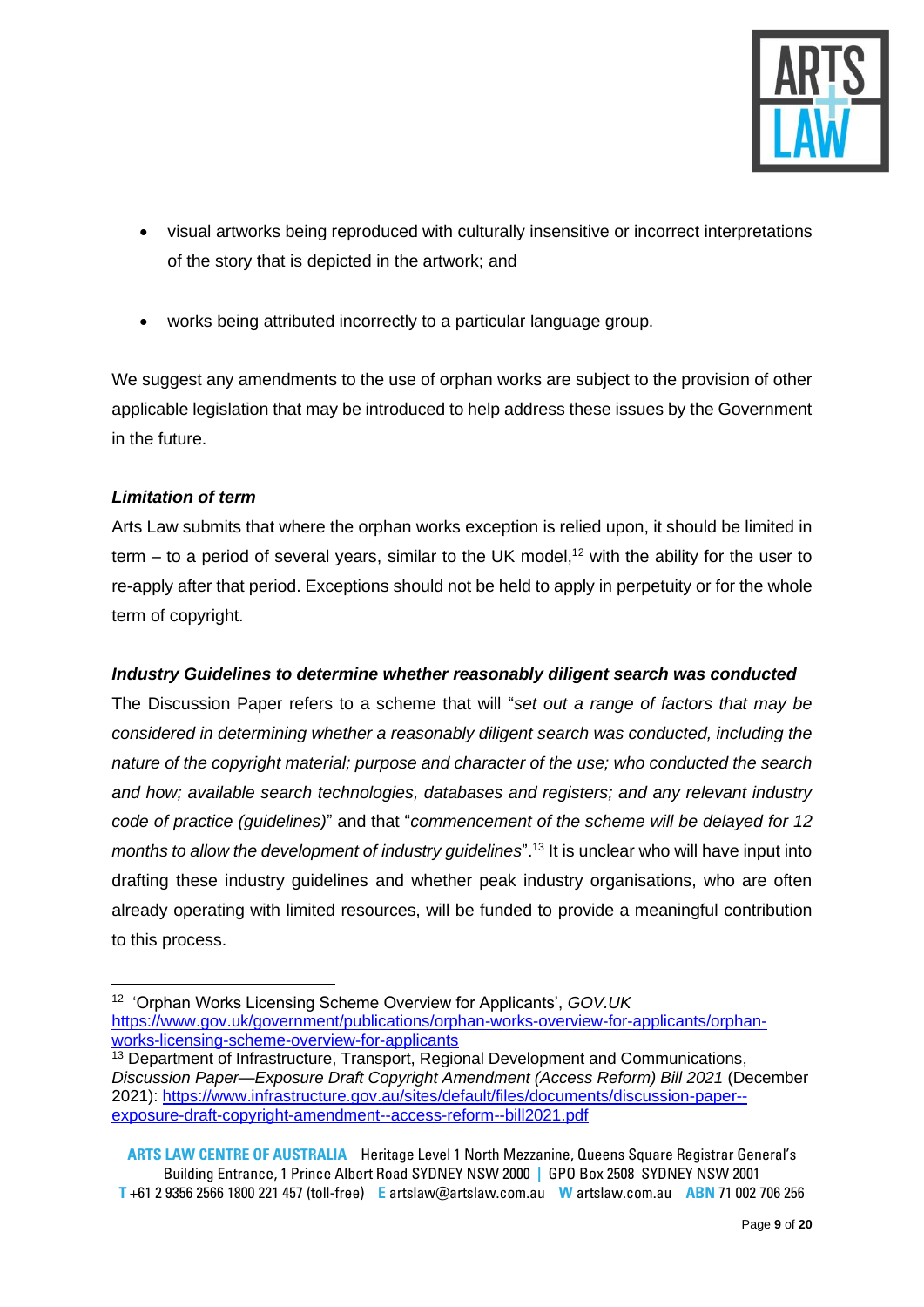

### *Refusal of future use*

If a rights holder of an orphan work comes forward, they should have a right to refuse future use of their work. This is provided for in the UK model, where the maximum licence term is seven years, rather than in perpetuity. Rights holders should be able to refuse permission for future use rather than negotiate terms from a position of weakness.

#### *Arts Law response to Question 1.1*

### **Question 1.1: Orphan works: Application to Copyright Tribunal to fix reasonable terms**

Part 11, Division 3 of the *Copyright Regulations 2017* sets out the matters to be included in particular kinds of applications and references to the Copyright Tribunal. What matters do you consider should be included in an application to the Tribunal to fix reasonable terms for ongoing use of a former orphan work?

Once a copyright owner of an orphaned work is identified, where practical (for example for any further manufacture or dissemination of an item that features the work), they should have the ability to refuse future use of the work without needing to provide a reason.

The proposed reforms and the 'example matters for consideration' for the terms for ongoing use by the Copyright Tribunal do not adequately consider the moral right of integrity.<sup>14</sup> This is the right of an author to ensure that their work is not subjected to derogatory treatment, which is any act in relation to the work that is in any manner harmful to the author's honour or reputation.

At a minimum, where the creator of a work considers the use to be derogatory, they should be able to refuse future use of the work on the grounds that in their opinion it infringes on their moral right of integrity.

<sup>14</sup> *Copyright Act 1968*, Part IX, Divisions 4 and 4A.

**ARTS LAW CENTRE OF AUSTRALIA** Heritage Level 1 North Mezzanine, Queens Square Registrar General's Building Entrance, 1 Prince Albert Road SYDNEY NSW 2000 **|** GPO Box 2508 SYDNEY NSW 2001 **T** +61 2 9356 2566 1800 221 457 (toll-free) **E** artslaw@artslaw.com.au **W** artslaw.com.au **ABN** 71 002 706 256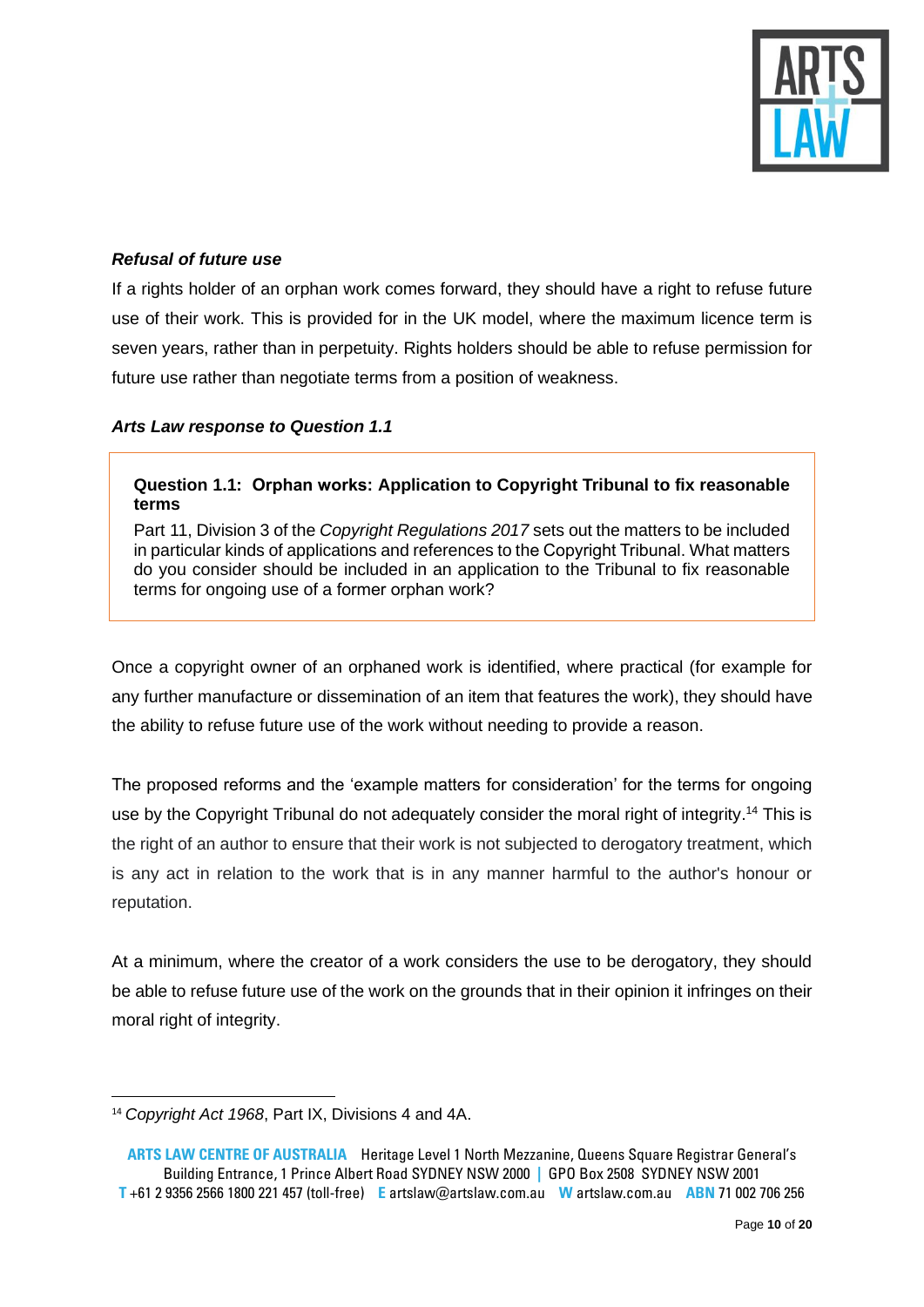

Further, Arts Law recommends the incorporation of a provision (similar to the UK model's application process for the use of orphan work)<sup>15</sup> which considers whether the use of the work is 'inappropriate', for example, offensive, in poor taste or contentious.

# <span id="page-10-0"></span>**2. New fair dealing exception for non-commercial quotation**

Section 113FA of the Draft Bill proposes a new fair dealing exception for non-commercial quotation. The proposal is that certain public bodies (including educational institutions) be permitted to 'quote' from copyright material for *any purpose*, and that individuals or organisations be permitted to do so for the purpose of research. As currently drafted, the exception is highly prejudicial to the economic interests of copyright owners. It is also uncertain in scope, undercuts existing statutory licence schemes, and is not tied to a specific and demonstrated public interest.

Arts Law has previously submitted on its concerns with a general fair dealing exception for quotation, commenting that: <sup>16</sup>

- a quotation exception could benefit creators wishing to use parts of copyright works in their new works, but that it should require compliance with creators' moral right to attribution and have additional fairness requirements when work embodies ICIP; and
- educational institutions should not be able to rely on a fair dealing exception for research and study, because it would be unfair to creators and add complexity to (if not undercut) the well-established statutory licensing regime for education.

[https://www.infrastructure.gov.au/sites/default/files/submissions/arts\\_law\\_centre\\_of\\_australia.pdf](https://www.infrastructure.gov.au/sites/default/files/submissions/arts_law_centre_of_australia.pdf) .

**ARTS LAW CENTRE OF AUSTRALIA** Heritage Level 1 North Mezzanine, Queens Square Registrar General's Building Entrance, 1 Prince Albert Road SYDNEY NSW 2000 **|** GPO Box 2508 SYDNEY NSW 2001 **T** +61 2 9356 2566 1800 221 457 (toll-free) **E** artslaw@artslaw.com.au **W** artslaw.com.au **ABN** 71 002 706 256

<sup>15</sup> (n 12)

<sup>16</sup> Arts Law Centre of Australia, *Submission to the Copyright Law Section, Department of Communications and the Arts – Copyright Modernisation Consultation Paper March 2018* (2 July 2018):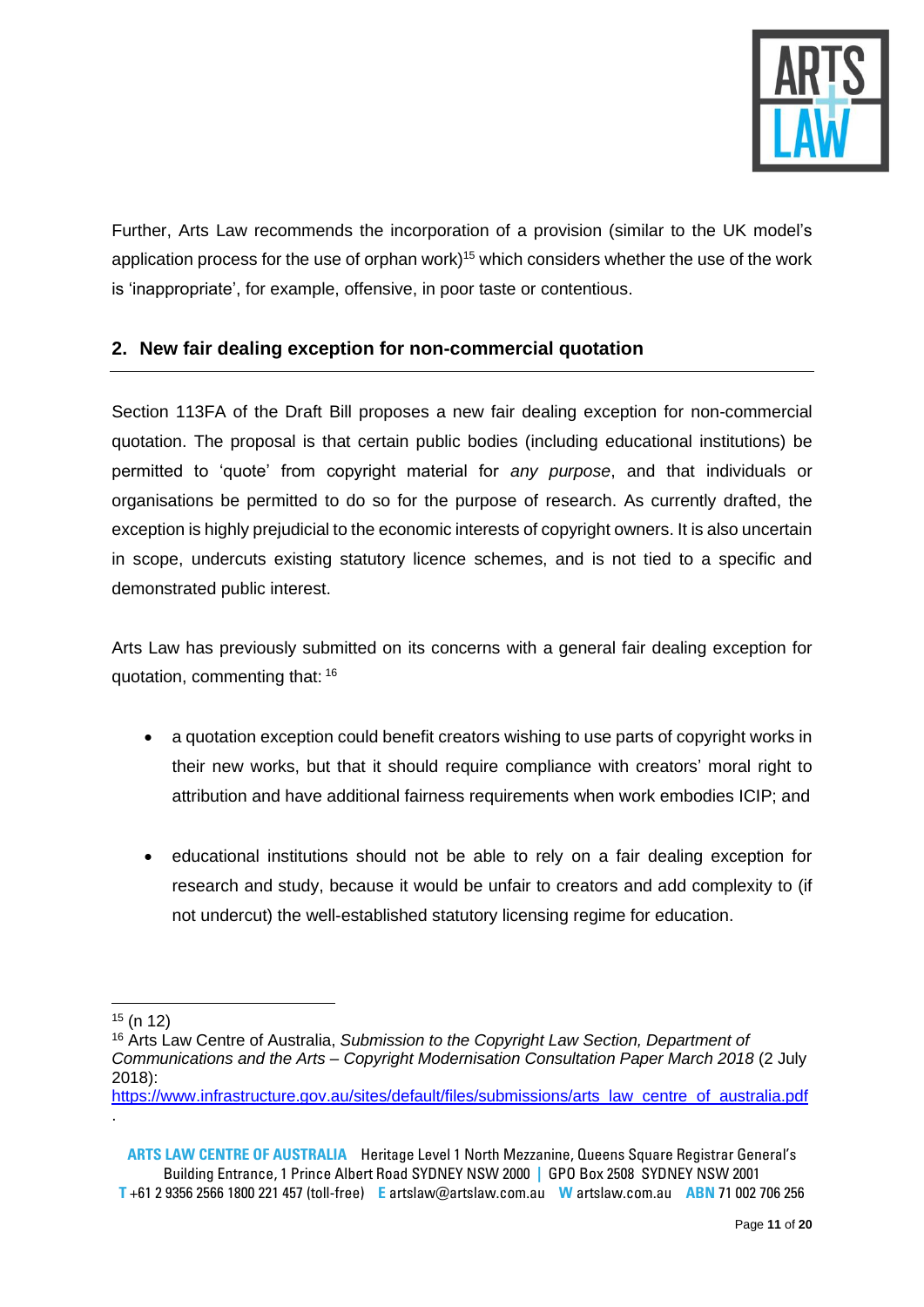

# *General concerns with proposed new exception*

The Discussion Paper asks only whether this new exception should extend to unpublished material, even though public submissions have not previously been invited on the current form of the exception. Arts Law wishes to briefly outline its general concerns with the new exception before addressing the more limited question posed in the Discussion Paper:

- 1. The exception for certain public bodies is not justified by a specific and demonstrable public interest. Commonwealth and State governments can easily access and use copyright material under existing statutory licence schemes that compensate copyright owners for the use of their work.<sup>17</sup> The same is true for educational institutions.<sup>18</sup> The activities of libraries, archives and other cultural institutions are protected by bespoke exceptions that are targeted to their activities.<sup>19</sup> These provisions amply protect the relevant public bodies' access to copyright material, while preserving an important source of income for copyright owners. The new exception does not. It will undercut existing statutory licence schemes (discussed further at 4 below) and operate as a broad and indiscriminate cut to funding for the arts.
- 2. The exception is not available to creators. As Arts Law has previously submitted, there may be some utility in a general quotation exception for artists wishing to use existing works to create new works. For these creators, an exception would reduce the burden and cost of copyright clearance for quotation that is fair to the copyright owner. However, the proposed exception is targeted only at certain public bodies (as well as individuals and organisations conducting research) that are amply provided for in existing legislation (as noted above).
- 3. There is no provision for ICIP. Arts Law is pleased that ss 113FA(1)(d) and (e) include protection for creators' moral right to attribution. But protection is also (and especially) required for work that embodies ICIP. For example, a film that includes traditional

<sup>17</sup> *Copyright Act 1968,* s 183.

<sup>18</sup> *Copyright Act 1968*, Part IVA, Division 4.

<sup>19</sup> *Copyright Act 1968*, Part III, Division 5 and Part IVA, Division 3.

**ARTS LAW CENTRE OF AUSTRALIA** Heritage Level 1 North Mezzanine, Queens Square Registrar General's Building Entrance, 1 Prince Albert Road SYDNEY NSW 2000 **|** GPO Box 2508 SYDNEY NSW 2001 **T** +61 2 9356 2566 1800 221 457 (toll-free) **E** artslaw@artslaw.com.au **W** artslaw.com.au **ABN** 71 002 706 256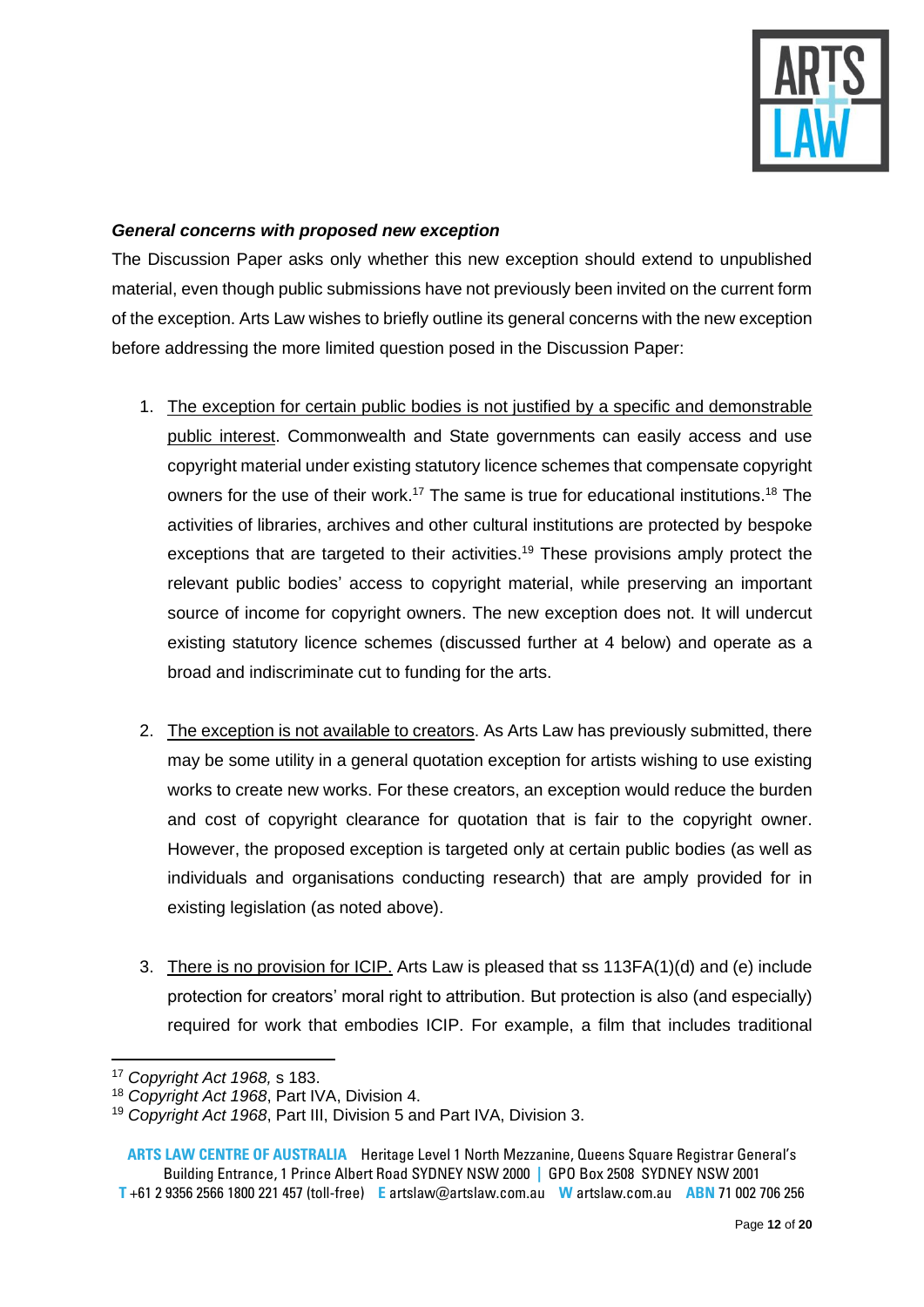

stories may be subject to cultural protocols for when and where it may be played. Quotation (potentially of entire works) that does not comply with cultural protocols can be extremely offensive to the custodians of that ICIP (i.e., the relevant Aboriginal and Torres Strait Islander community). If the new quotation exception is to become law, the fair dealing criteria in s 113FA(2) should be expanded to include extra requirements for when the work quoted embodies ICIP.

- 4. What constitutes quotation is unclear. Section 113FA(5) includes a non-exhaustive list of examples of legitimate 'quotation' (for the purpose of explanation, or illustration, or authority, or homage). Quotation itself is said to extend to "*the whole or part of the copyright material*." As currently drafted, protected quotation is not limited in purpose (i.e., it could be for any purpose) or in quantity (i.e., use of a whole work could be a quotation). This creates an exception that is theoretically unlimited in scope. Relying on the ordinary meaning of quotation does not provide further guidance: the *Macquarie Dictionary* (online ed) defines "quoting" as "*to repeat (a passage, etc) from a book, speech, etc., as the words of another, as by way of authority, illustration, etc.*" The exception will have the tendency to cover any repetition of copyright work by the entitled public bodies, robbing copyright owners of all revenue under statutory licences (or direct licences).
- 5. Assessing non-commercial use will be difficult and is misdirected. It is important to note that just because the purpose of use is non-commercial does not mean it has no commercial impact on copyright owners, which is implied by the Discussion Paper: "*these reforms have been designed to minimise commercial impacts on copyright owners. For the most part, the reforms relate to non-commercial use of copyright material…"*. As discussed above, statutory royalties paid by government bodies and the education sector are important sources of income for artists. Moreover, while *direct* commercial value may be relatively obvious (i.e., if copyright material is incorporated into goods or services for sale), it is very difficult to assess *indirect* impacts on commercial value (such as the reputational benefits of being associated with high quality copyright material).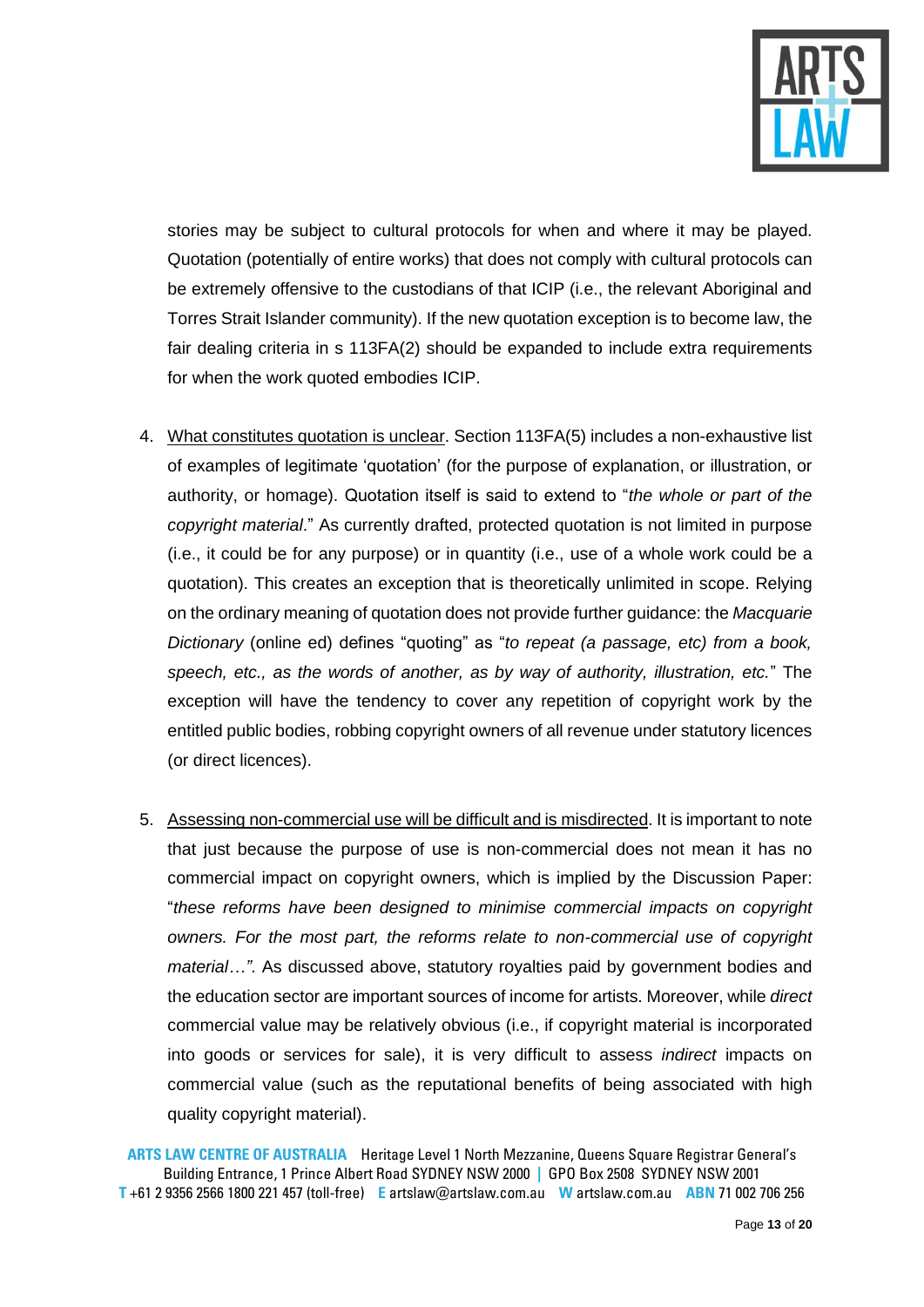

The Discussion Paper explains that the "*exceptions available to cultural and educational instructions, and the government statutory licensing scheme… are outdated, narrow and overly prescriptive."* If the government's intention is merely to improve certainty and efficiencies for certain public bodies and cultural institutions, it should do so in a way that compensates copyright owners fairly. Otherwise, being a creator in Australia will become more financially untenable than it already is, drying up the output of local creative work that is the lifeblood of the institutions these reforms seek to protect.

### *Arts Law response to Question 2.1*

#### **Question 2.1: Quotation: Unpublished material**

Should the proposed new quotation fair dealing exception in section 113FA extend to the quotation of unpublished material or categories of unpublished material.

On the much narrower question posed by the Discussion Paper, Arts Law's view is that the new quotation fair dealing exception should not be extended to unpublished material. Doing so unnecessarily abrogates a copyright owners' right to first publication<sup>20</sup> and, potentially, their moral right to integrity.<sup>21</sup>

Copyright owners may elect not to publish their work for a variety of reasons, including, for example, that they are unsatisfied with the quality of the work, the work contains private or sensitive information, the work contains controversial material for which they fear backlash, or the work embodies ICIP that is not appropriate to share publicly. Publication in these circumstances could have reputational and other serious effects on the copyright owner. Arts Law submits that the safest and fairest approach is to respect the wishes of the copyright owner in choosing not to publish the work.

<sup>20</sup> *Copyright Act 1968*, s 31(1)(a)(ii).

<sup>21</sup> *Copyright Act 1968*, Part IX, Divisions 4 and 4A.

**ARTS LAW CENTRE OF AUSTRALIA** Heritage Level 1 North Mezzanine, Queens Square Registrar General's Building Entrance, 1 Prince Albert Road SYDNEY NSW 2000 **|** GPO Box 2508 SYDNEY NSW 2001 **T** +61 2 9356 2566 1800 221 457 (toll-free) **E** artslaw@artslaw.com.au **W** artslaw.com.au **ABN** 71 002 706 256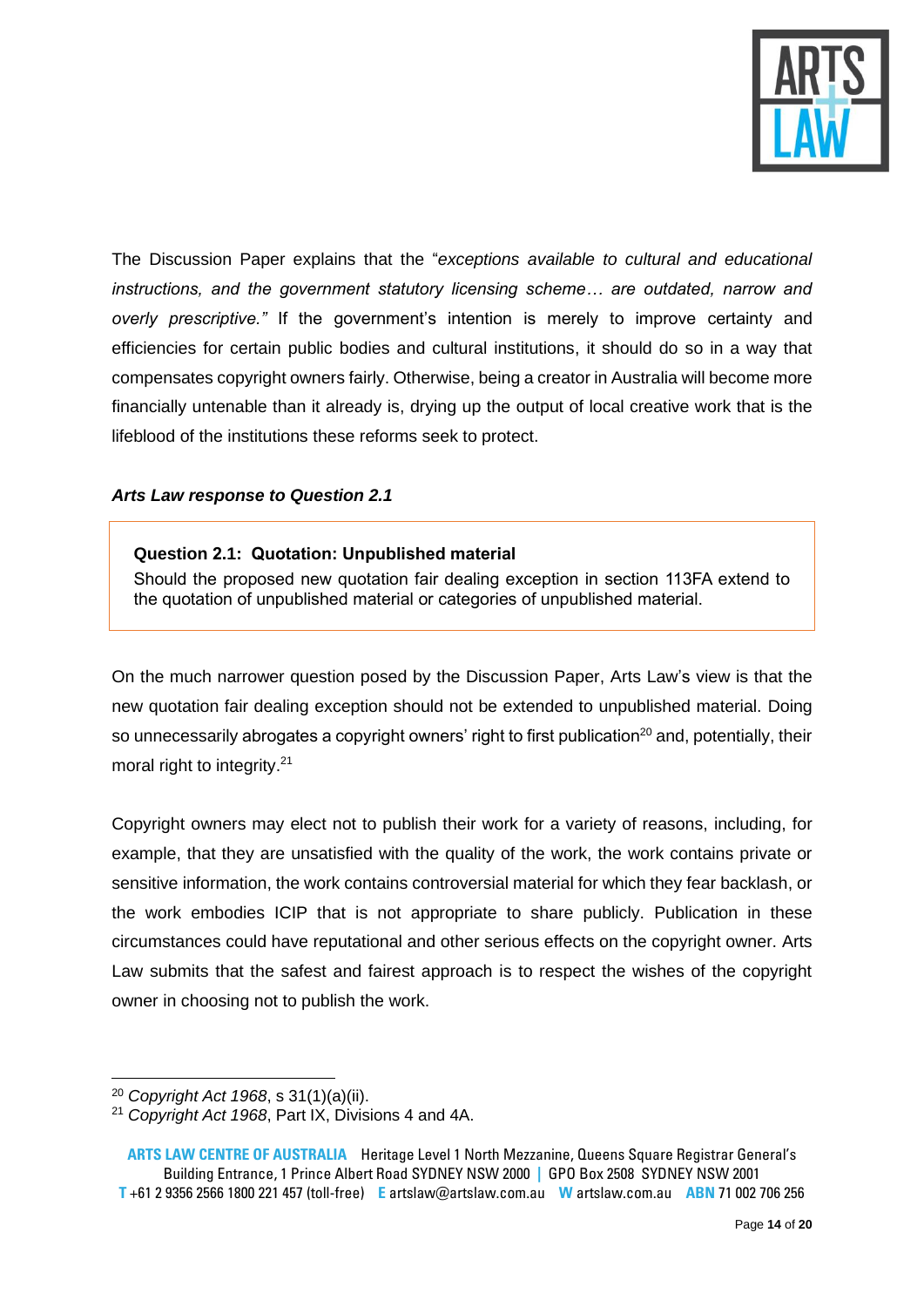

# <span id="page-14-0"></span>**3. Updates to library and archives exceptions**

This provision to broaden existing exceptions for libraries and archives to digitise works would significantly erode copyright owners' right to communicate their work and earn income. For example, libraries, archives, galleries, and museums are currently required to seek permission to reproduce copyright material online from the copyright owner. Arts Law regularly advises copyright owners on licensing agreements with these institutions and is of the view that permission should continue to be sought before works are communicated online. Amendments to 113KC (publishing items from a collection on the internet) and 113H (publishing preservation copies on the internet) would reduce or eliminate payments to artists for online publication of their works by public galleries, archives and libraries.

Further, as discussed above, ICIP is inadequately protected under our current legal system. The vulnerability of ICIP has been exacerbated through the ease with which it can be exploited through online platforms once it is made digitally available.

### *Arts Law response to Question 3.1*

**Question 3.1: Libraries and archives: Online access - 'Reasonable steps'** For the purposes of new paragraph 113KC(1)(b), what measures do you consider should be undertaken by a library or an archives to seek to limit wider access to copyright material when made available online?

Libraries should have to do more than require users to login to protect copyright material. Arts Law recommends there should be further measures required by libraries or archives, such as:

- Preventing users from downloading material onto personal devices and include copyright notices (see also below responses to Question 4.1); and
- only allow access through the library or archive portal.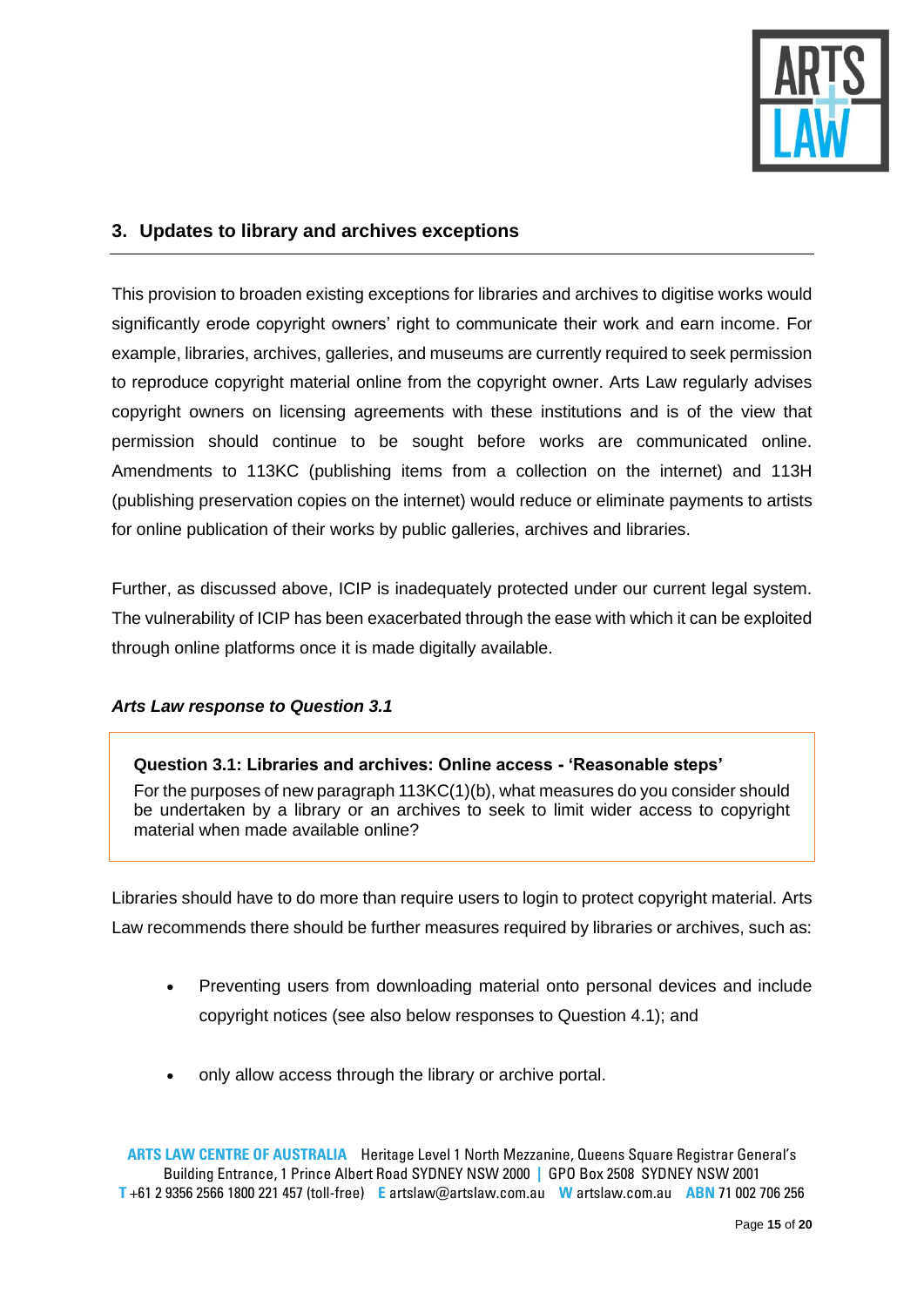

### *Arts Law response to Question 3.2*

#### **Question 3.2: Libraries and archives: Illustrations**

Does proposed new section 113KK, which replaces and simplifies current section 53 but is not intended to make any substantive changes to that section, adequately cover all of the matters set out in current section 53 or are there some potential gaps in coverage?

Arts Law recognises that the cost of obtaining individual permissions for all material held by collecting institutions would be unaffordable and an undesirable use of public resources. Arts Law accepts that enabling collecting institutions to digitise and make available their collections, especially older 'heritage' works, is in the public interest, including for the benefit of the creators who seek advice from Arts Law. As outlined in Arts Law's previous submission to the Department of Communications in 2018,<sup>22</sup> Arts Law has reviewed provisions in Europe, Asia and North America, and believes, given Australia's legislative history, Extended Collective Licensing (ECL) would provide a satisfactory mechanism to underpin mass digitisation programs in Australia. It presents a fair balance between the public interest in providing access to content while protecting the rights of creators.

Arts Law supports an ECL framework that would enable mass digitisation by collecting institutions on the following provisos:

• Provision for the appointment of a collective management organisation to manage an ECL for a specific class of works – with appropriate requirements relating to its operating structure, governance, reporting and membership.

[https://www.infrastructure.gov.au/sites/default/files/submissions/arts\\_law\\_centre\\_of\\_australia.pdf](https://www.infrastructure.gov.au/sites/default/files/submissions/arts_law_centre_of_australia.pdf) .

<sup>22</sup> Arts Law Centre of Australia, *Submission to the Copyright Law Section, Department of Communications and the Arts – Copyright Modernisation Consultation Paper March 2018* (2 July 2018):

**ARTS LAW CENTRE OF AUSTRALIA** Heritage Level 1 North Mezzanine, Queens Square Registrar General's Building Entrance, 1 Prince Albert Road SYDNEY NSW 2000 **|** GPO Box 2508 SYDNEY NSW 2001 **T** +61 2 9356 2566 1800 221 457 (toll-free) **E** artslaw@artslaw.com.au **W** artslaw.com.au **ABN** 71 002 706 256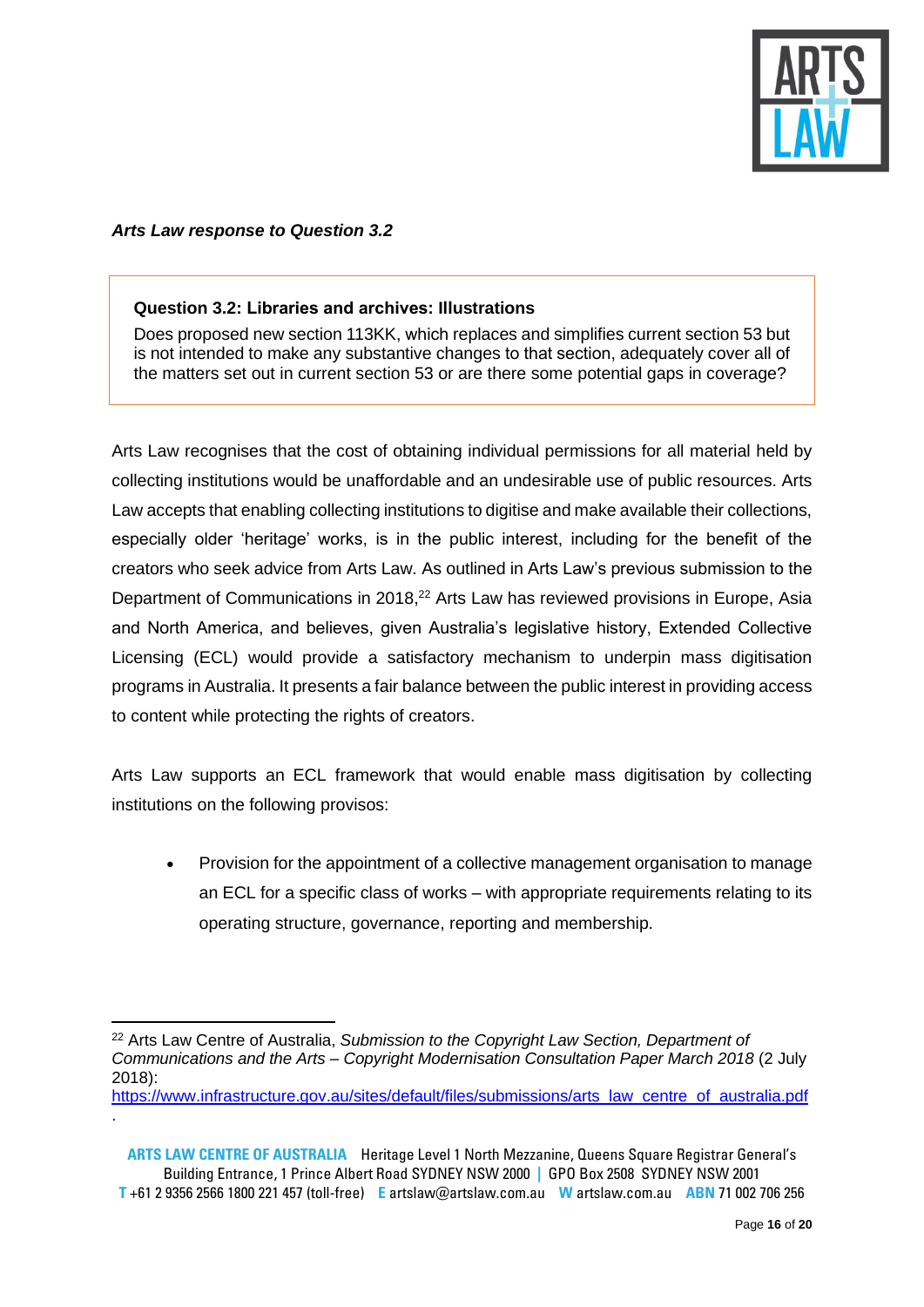

- Limited to heritage material (with a careful definition of what constitutes heritage works) so that works that are still being commercially exploited by their creators/ owners are not digitised and made available under mass digitisation.
- A mechanism for copyright owners of works which are digitised and made available by institutions to have their works removed from the scheme – the ability to opt-out.
- The provision for fair payment for the copyright works among those in the mass digitisation of works.
- Where a specific item/items are selected for use by individuals or institutions that have been digitised in reliance on any mass digitisation provision in the Act, the user should seek to find the copyright owner and negotiate terms of use where the work is still in copyright. Where the user cannot identify or locate the copyright owner of a work, they should rely on any orphan works mechanism adopted into Australian law.

# <span id="page-16-0"></span>**4. Updates to education exceptions**

The Draft Bill includes a range of extensions to the existing exceptions for educational activities and charitable organisations. Arts Law sets out below its views on certain aspects of those changes.

### *Section 106 should not be extended to public bodies*

Arts Law does not support extending the exception to copyright infringement in s 106 of the Act to public bodies like schools and TAFEs because it would reduce royalty payments to copyright owners. Licensing to the education sector is an important source of income for producers of sound recordings.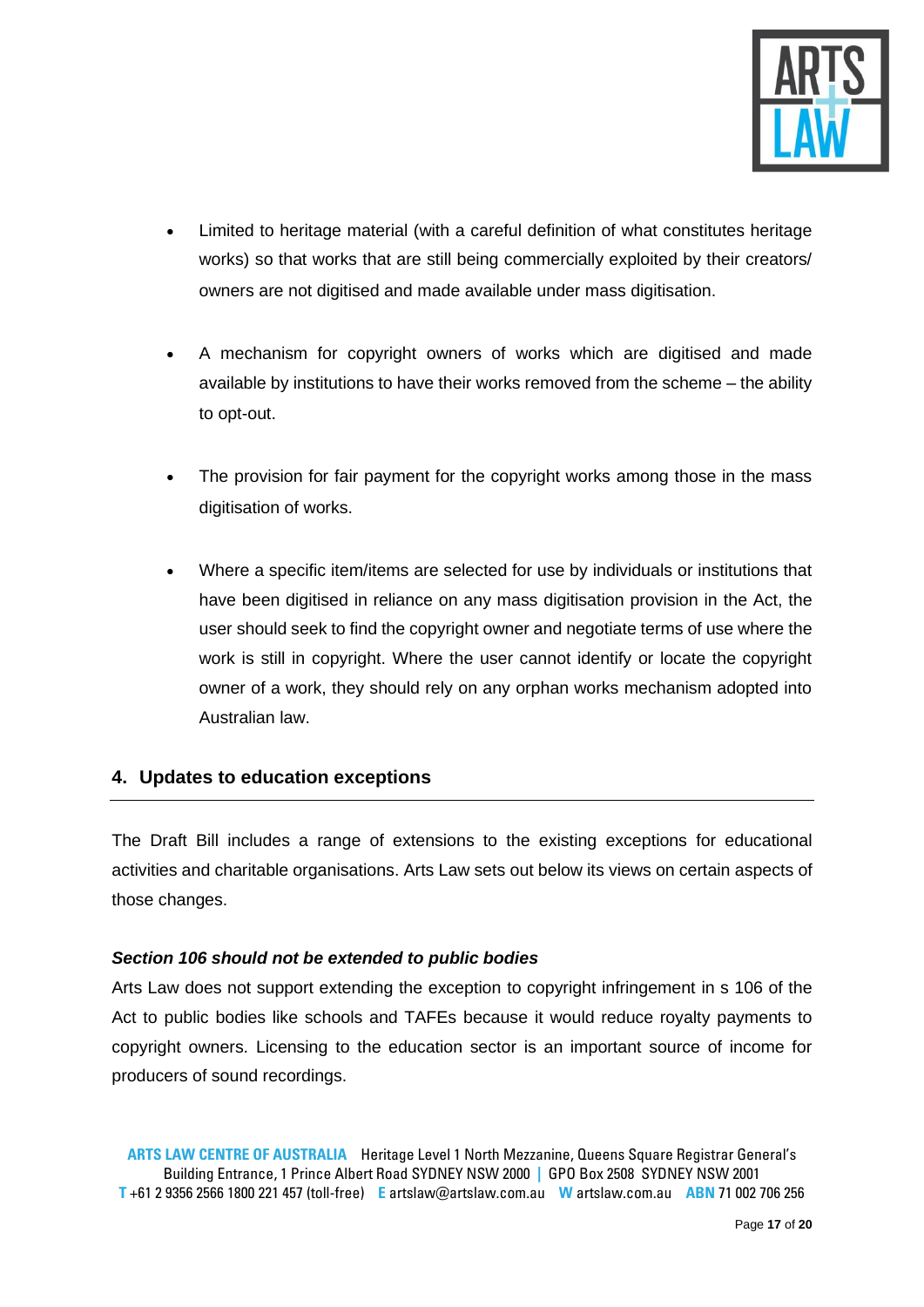

Public bodies like schools and TAFEs currently have more than sufficient free access to copyright material for their essential functions: s 28 of the Act allows teachers and students to perform musical works or play sound recordings in the course of education, and s 200AB provides a flexible dealing exception where use of subject matter other than works (e.g., sound recordings) for educational activities is not covered by s 28. For non-curricular activities, OneMusic (the umbrella body for the collecting societies APRA AMCOS and PPCA) makes it very easy for public bodies to purchase bundled licences to use music, lyrics and sound recordings in way that fairly compensates copyright owners for the use of their work.<sup>23</sup>

In any case, the exception in s 106 only refers to sound recordings. For an educational institution to play a sound recording at a non-curricular activity, it would still require a licence from APRA to use the underlying musical and literary works (i.e., the musical composition and lyrics) incorporated into the sound recording. In this context, the extension of s 106 eats into the economic interests of copyright owners without providing a substantial improvement in efficiency or certainty to the public bodies seeking to rely on the exception.

### *Arts Law response to Question 4.1*

### **Question 4.1: Education: Online access – 'Reasonable Steps'**

For the purposes of new paragraph 113MA(2)(d), what measures do you consider should be undertaken by an educational institution to seek to limit access to copyright material, when made available online in the course of a lesson, to persons taking part in giving or receiving of the lesson, and ensure it is used only for the purposes of the lesson?

Arts Law agrees that educational institutions should be required to take reasonable steps to limit access to copyright material. These steps are necessary to prevent downstream copyright

<sup>&</sup>lt;sup>23</sup> Additionally, since 1 January 2021, TAFEs in all States except Victoria can rely on the TAFE Music Licence with APRA AMCOS, ARIA and PPCA to perform musical works live and use sound recordings in different ways outside the classroom. See Smartcopying, *Music Copyright Guide for TAFEs* (2 February 2022): [https://smartcopying.edu.au/music-copyright-guide-for](https://smartcopying.edu.au/music-copyright-guide-for-tafes/)[tafes/.](https://smartcopying.edu.au/music-copyright-guide-for-tafes/)

**ARTS LAW CENTRE OF AUSTRALIA** Heritage Level 1 North Mezzanine, Queens Square Registrar General's Building Entrance, 1 Prince Albert Road SYDNEY NSW 2000 **|** GPO Box 2508 SYDNEY NSW 2001 **T** +61 2 9356 2566 1800 221 457 (toll-free) **E** artslaw@artslaw.com.au **W** artslaw.com.au **ABN** 71 002 706 256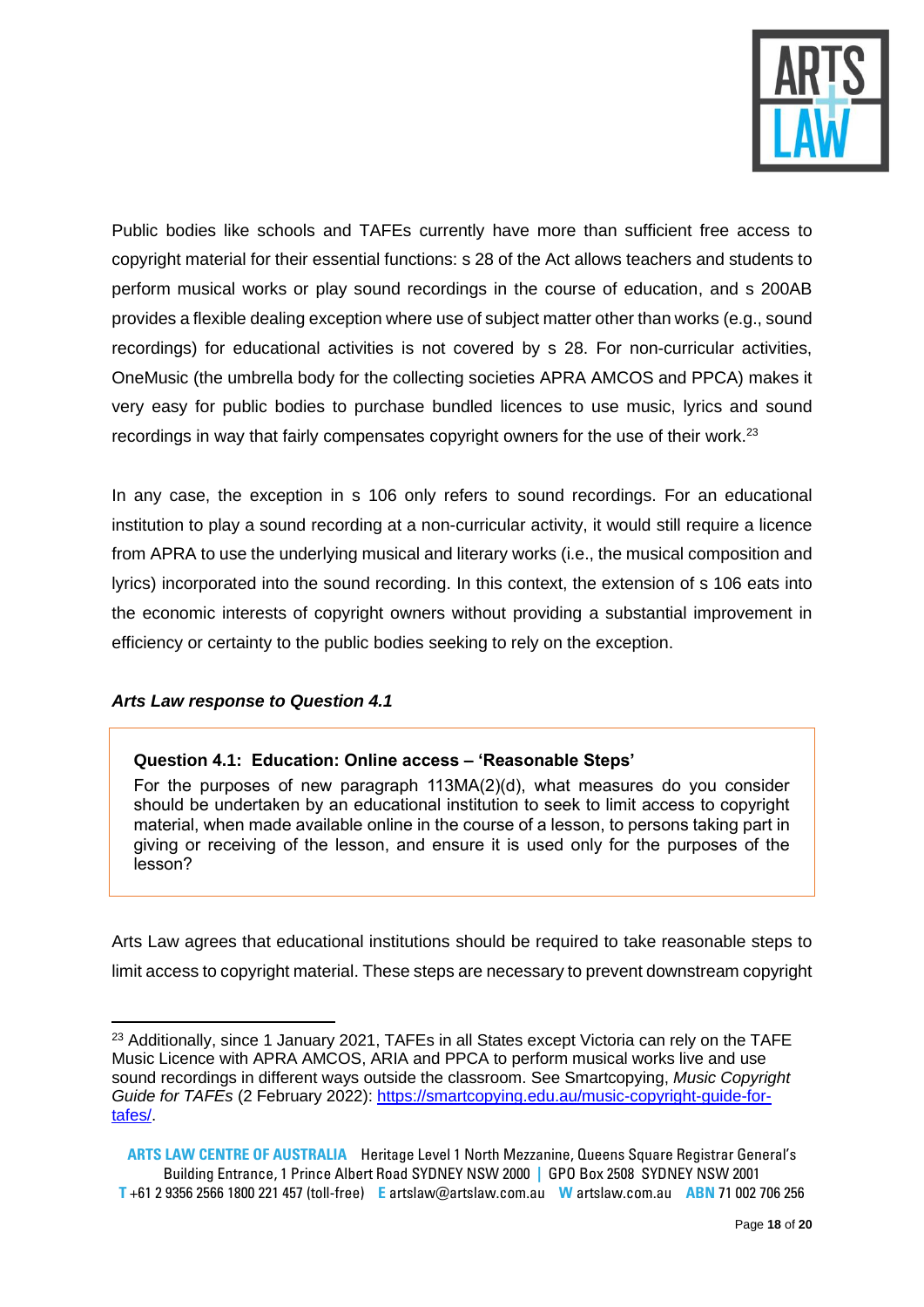

infringement, which is extremely difficult to monitor for copyright owners, especially when infringement occurs online (often anonymously). Infringements pop-up and disappear with such frequency and speed that copyright owners are often unable to keep up and protect their rights.

So, what are reasonable steps? Educational institutions should have to do more than require students to login to a platform. Other technological measures should be required to meet this standard. In particular, measures that reduce the ability of students to download material onto their personal devices is paramount. For example:

- Disable right click on the platform where the copyright material is provided.
- Require copyright material to be provided using a secure platform that prevents third party applications from extracting content hosted on it.
- If copyright material is ever made available for download, provide only snippets or low quality versions of that material.
- Hide information (i.e., a digital fingerprint) in the electronic file for the copyright material so that any future infringements can be more easily tracked.
- <span id="page-18-0"></span>• Include prominent disclaimers instructing students what they are and are not permitted to do with copyright material made available to them.